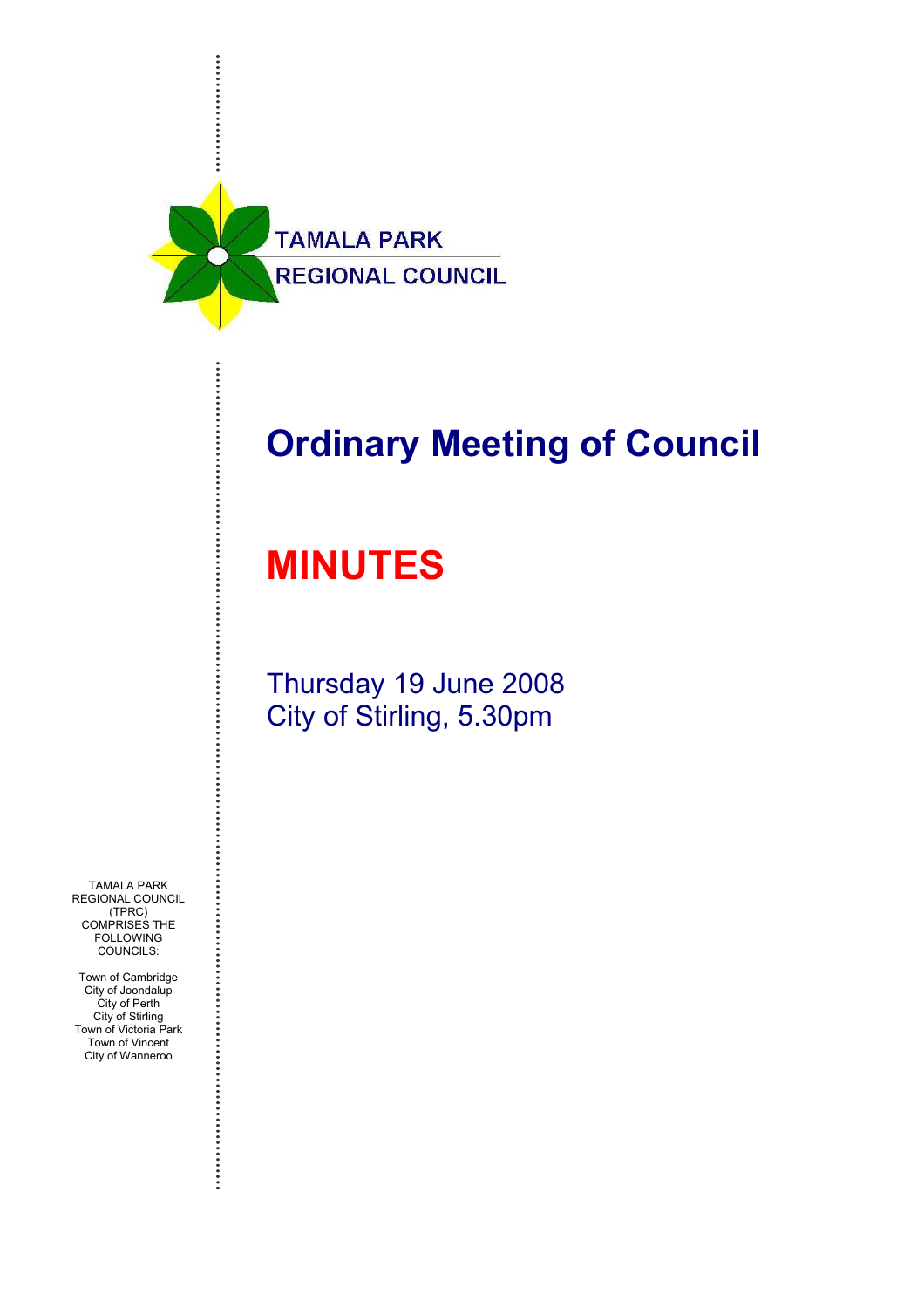#### **Minutes TPRC Ordinary Meeting of Council – 19 June 2008**

#### **MEMBERSHIP**

| <b>OWNER COUNCIL</b>  | <b>MEMBER</b>              | <b>ALTERNATE MEMBER</b> |
|-----------------------|----------------------------|-------------------------|
| Town of Cambridge     | <b>Mayor Simon Withers</b> |                         |
| City of Joondalup     | Cr Albert Jacob            |                         |
|                       | Mayor Troy Pickard         |                         |
| City of Perth         | Cr Eleni Evangel           |                         |
| City of Stirling      | <b>Cr Paul Collins</b>     | Cr Kathryn Thomas       |
|                       | Cr John Italiano           | Cr Terry Tyzack         |
|                       | <b>Cr David Michael</b>    |                         |
|                       | Cr Bill Stewart            |                         |
| Town of Victoria Park | Mayor Trevor Vaughan       |                         |
| Town of Vincent       | Mayor Nick Catania         | <b>Cr Steed Farrell</b> |
| City of Wanneroo      | Cr Tracey Roberts          | Cr Alan Blencowe        |
|                       | Cr Bob Smithson            | <b>Cr Frank Cvitan</b>  |

NB: Although some Councils have nominated alternate members, it is a precursor to any alternate member acting that a Council carries a specific resolution for each occasion that the alternate member is to act, referencing Section 51 of the Interpretation Act. The current Local Government Act does not provide for the appointment of deputy or alternate members of Regional Councils. The DLGRD is preparing an amendment to rectify this situation.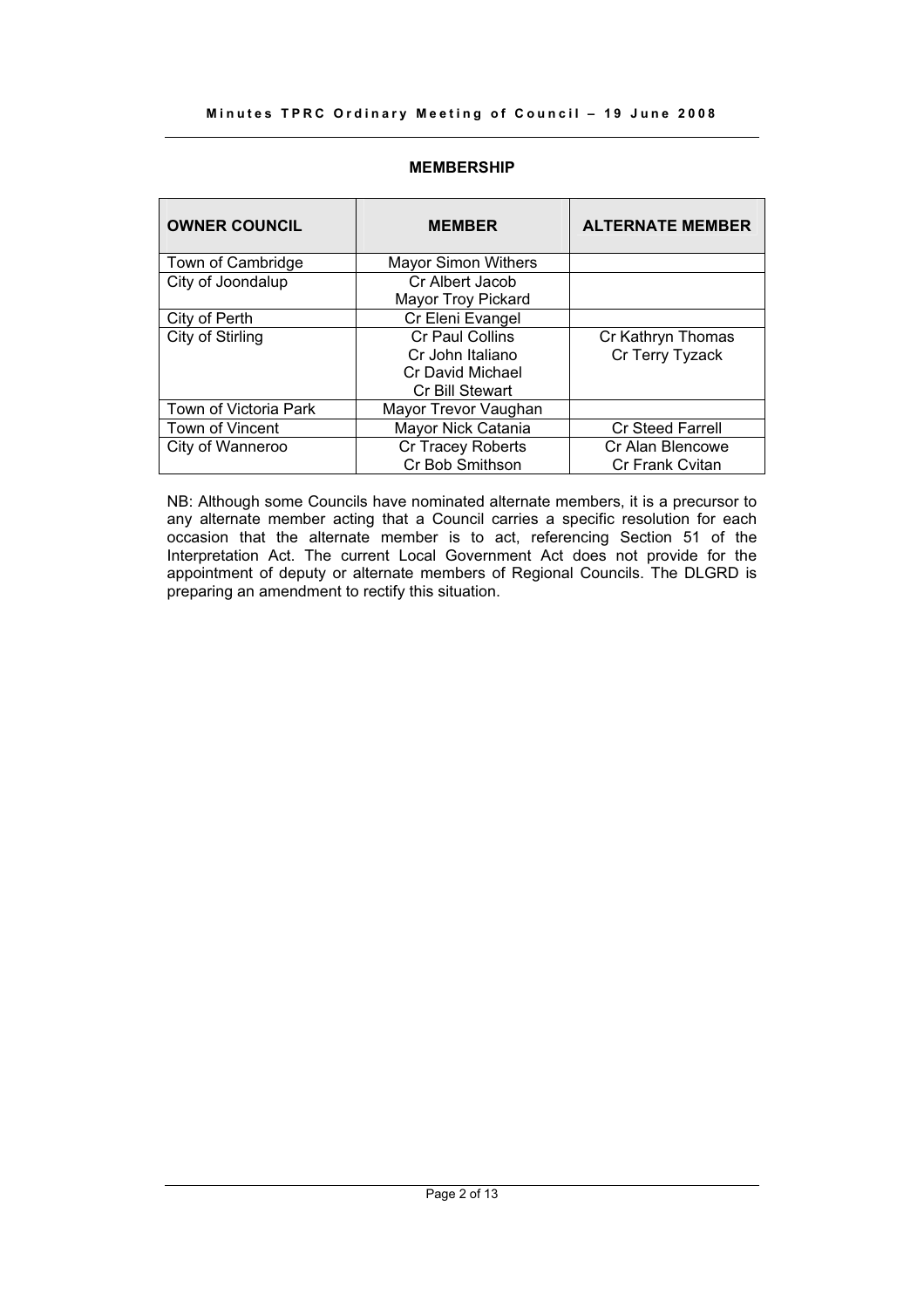# **TABLE OF CONTENTS**

| $1_{-}$         |                                                                    |  |  |  |
|-----------------|--------------------------------------------------------------------|--|--|--|
|                 |                                                                    |  |  |  |
| 2.              |                                                                    |  |  |  |
| 3.              |                                                                    |  |  |  |
| 4.              |                                                                    |  |  |  |
| 5.              |                                                                    |  |  |  |
| 5A              |                                                                    |  |  |  |
| 6.              | ANNOUNCEMENTS BY CHAIRMAN (WITHOUT DISCUSSION)5                    |  |  |  |
| 7 <sub>1</sub>  |                                                                    |  |  |  |
| 8.              |                                                                    |  |  |  |
| 9.              |                                                                    |  |  |  |
| 9.1             |                                                                    |  |  |  |
| 9.2             | STATEMENTS OF FINANCIAL ACTIVITY FOR THE MONTHS APRIL 2008         |  |  |  |
|                 |                                                                    |  |  |  |
|                 | 9.3 LIST OF MONTHLY ACCOUNTS SUBMITTED FOR THE MONTHS APRIL        |  |  |  |
|                 |                                                                    |  |  |  |
|                 | 9.4 PROPOSED REVIEW OF TAMALA PARK REGIONAL COUNCIL                |  |  |  |
|                 |                                                                    |  |  |  |
| 9.5             | ASSOCIATE MEMBERSHIP TO WEST AUSTRALIAN LOCAL                      |  |  |  |
|                 |                                                                    |  |  |  |
| 9.6             |                                                                    |  |  |  |
| 9.7             |                                                                    |  |  |  |
| 9.8             |                                                                    |  |  |  |
| 9.9             |                                                                    |  |  |  |
|                 |                                                                    |  |  |  |
|                 | 9.11 TPRC DRAFT BUDGET FOR THE YEAR 1 JULY 2008 TO 30 JUNE 2009 12 |  |  |  |
|                 | 10. ELECTED MEMBERS MOTIONS OF WHICH NOTICE HAS BEEN GIVEN.13      |  |  |  |
|                 | 11. QUESTIONS BY ELECTED MEMBERS OF WHICH DUE NOTICE HAS           |  |  |  |
|                 |                                                                    |  |  |  |
| 12 <sub>1</sub> |                                                                    |  |  |  |
| 13.             |                                                                    |  |  |  |
| $14_{\ldots}$   |                                                                    |  |  |  |
|                 |                                                                    |  |  |  |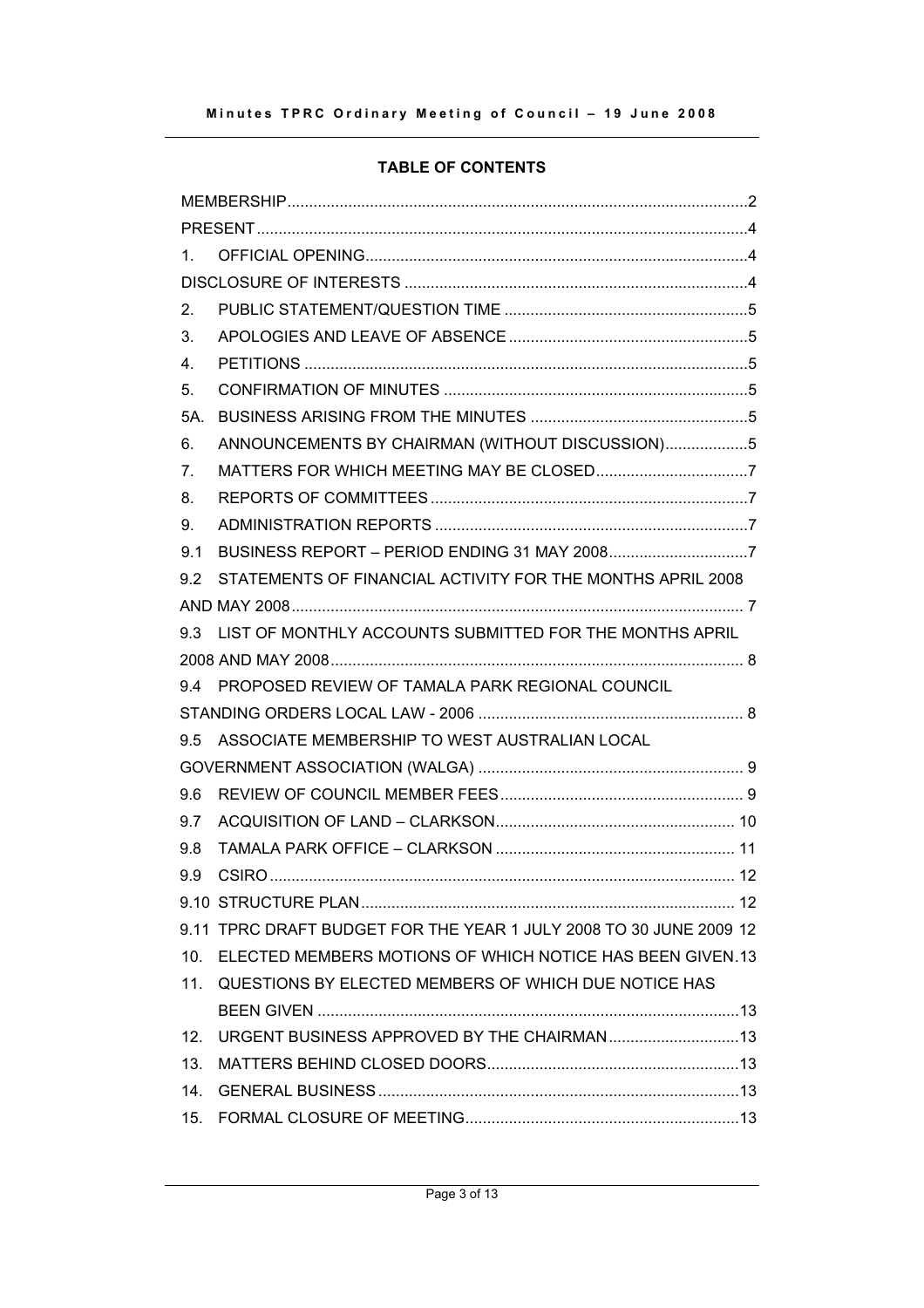# **PRESENT**

| Chairman                                                  | Cr Troy Pickard                                                                                                                                                                                                                                                                                           |  |
|-----------------------------------------------------------|-----------------------------------------------------------------------------------------------------------------------------------------------------------------------------------------------------------------------------------------------------------------------------------------------------------|--|
| <b>Deputy Chairman</b>                                    | Cr Tracey Roberts                                                                                                                                                                                                                                                                                         |  |
| <b>Councillors</b>                                        | Cr Nick Catania (arrived at 5.38pm)<br><b>Cr Paul Collins</b><br>Cr John Italiano<br>Cr Albert Jacob<br>Cr Bob Smithson<br>Cr Bill Stewart<br>Cr Trevor Vaughan<br>Cr Simon Withers (arrived 5.40pm)                                                                                                      |  |
| <b>Alternate Members</b>                                  | Cr Terry Tyzack (alternate member for Cr David Michael)<br>(arrived at 5.36pm)                                                                                                                                                                                                                            |  |
| <b>Staff</b>                                              | Rod Constantine (Chief Executive Officer)                                                                                                                                                                                                                                                                 |  |
| <b>Apologies Councillors</b>                              | Cr Eleni Evangel                                                                                                                                                                                                                                                                                          |  |
| <b>Leave of Absence</b>                                   | Cr David Michael has a leave of absence for period 1<br>May to 28 June 2008 inclusive                                                                                                                                                                                                                     |  |
| <b>Absent</b>                                             | Nil                                                                                                                                                                                                                                                                                                       |  |
| <b>Consultants</b>                                        | Nil                                                                                                                                                                                                                                                                                                       |  |
| <b>Apologies Represented</b><br><b>Councils' Advisers</b> | Nil                                                                                                                                                                                                                                                                                                       |  |
| In Attendance                                             | Mr Lewis Bond (City of Perth)<br>Mr Brian Callander (Town of Victoria Park)<br>Mr Jason Buckley (Town of Cambridge)<br>Mr John Giorgi (Town of Vincent)<br>Mr Garry Hunt (City of Joondalup)<br>Mr Jason Lyon (Town of Cambridge)<br>Mr John Paton (City of Wanneroo)<br>Mr Ross Povey (City of Stirling) |  |
| <b>Members of the Public</b>                              | Nil                                                                                                                                                                                                                                                                                                       |  |
| <b>Press</b>                                              | Nil                                                                                                                                                                                                                                                                                                       |  |

# **1. OFFICIAL OPENING**

The meeting was declared open at 5.35pm.

# **DISCLOSURE OF INTERESTS**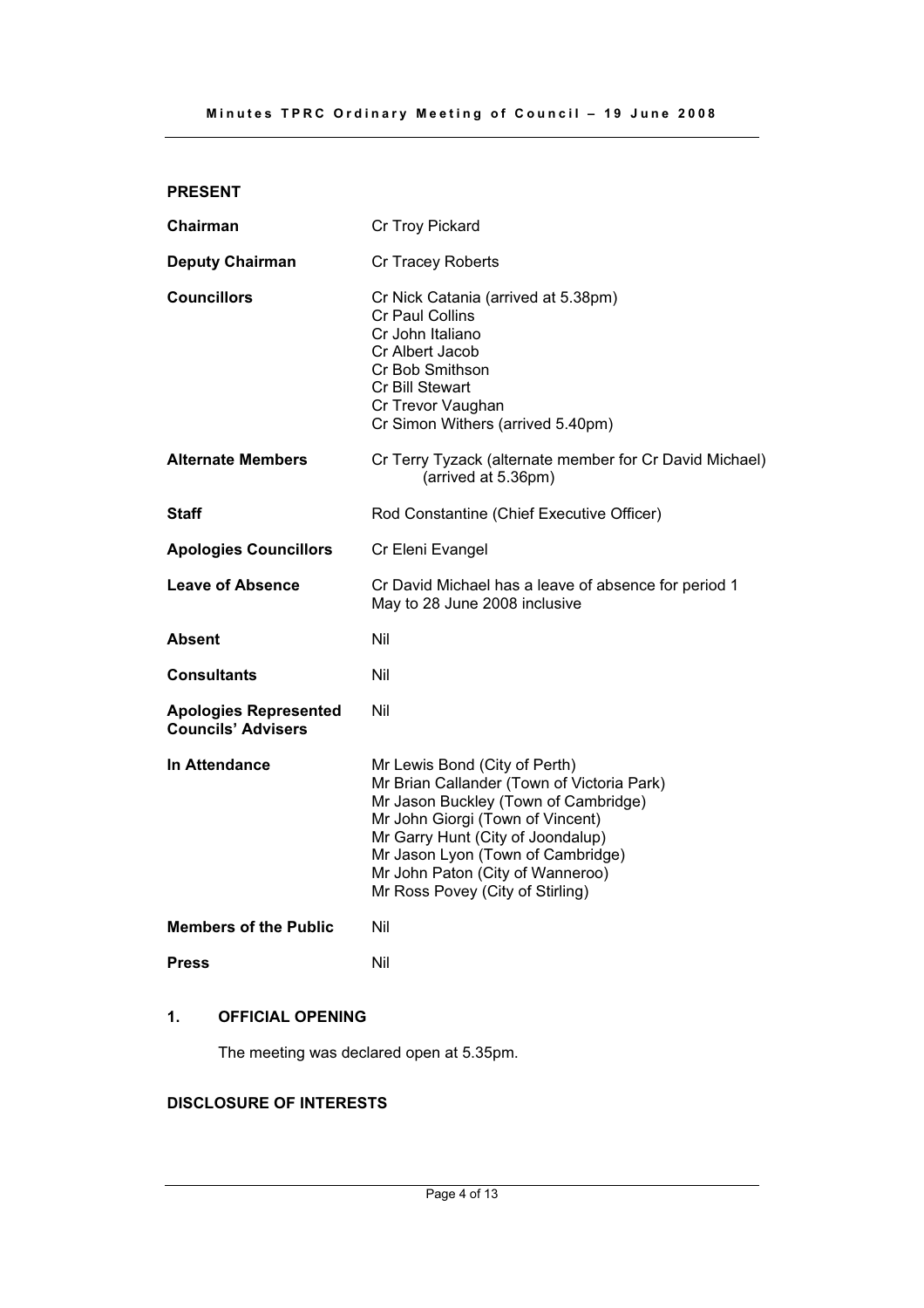- Cr Bill Stewart declared an interest affecting impartiality for Item 8 due to his support for Mr Rod Constantine's award of Freeman of the City of Stirling.
- Cr Troy Pickard declared a financial interest for Item 9.5 due to his position as Deputy Chairman of WALGA.
- TPRC CEO Mr Rod Constantine declared a financial interest in respect of Item 8 – CEO Performance Review.

#### **2. PUBLIC STATEMENT/QUESTION TIME**

Nil

#### **3. APOLOGIES AND LEAVE OF ABSENCE**

*Cr T Tyzack arrived during discussion on this item.* 

- Cr David Michael has a leave of absence for the period 1 May 2008 to 28 June 2008 inclusive.
- Apologies were received from Cr Eleni Evangel.

# **4. PETITIONS**

Nil

# **5. CONFIRMATION OF MINUTES**

*Ordinary Meeting of Council – 24 April 2008* 

Moved Cr T Vaughan, Seconded Cr A Jacob

That the minutes of the Ordinary Meeting of Council of 24 April 2008 be confirmed, and signed by the Chairman, as a true and correct record of proceedings.

The Motion was put and declared CARRIED (9/0).

*Special Meeting of Council – 15 May 2008* 

Moved Cr T Vaughan, Seconded Cr P Collins

That the minutes of the Special Meeting of Council of 15 May 2008 be confirmed, and signed by the Chairman, as a true and correct record of proceedings.

The Motion was put and declared CARRIED (9/0).

# **5A. BUSINESS ARISING FROM THE MINUTES**

*Cr N Catania arrived during discussion on this item.* 

Nil

#### **6. ANNOUNCEMENTS BY CHAIRMAN (WITHOUT DISCUSSION)**

*Cr S Withers arrived during discussion on this item.*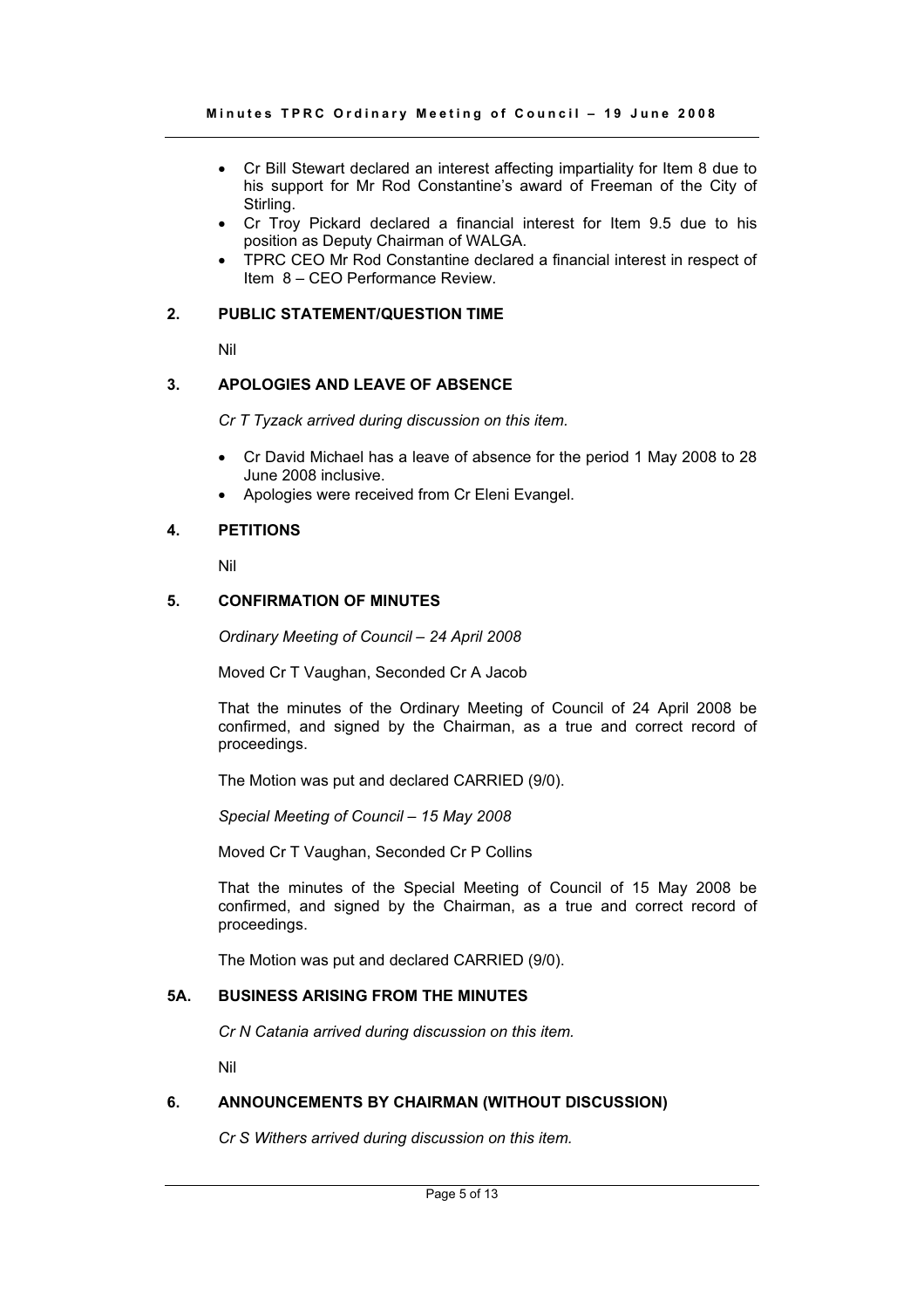Council meeting agendas – The TPRC CEO was requested to facilitate printed copies of agendas to Council members where required.

The Chairman advised the following:

- A deputation arranged to wait on the Chairman of the WAPC Mr J Dawkins and the Director General of the DPI Mr E Lumsden occurred this morning (19 June 2008). The Chairman, Cr N Catania and the CEO Mr R Constantine represented the TPRC.
- Apologies were tended for the absence of the Chairman WAPC because of an urgent demand for his input to matters elsewhere. Mr Tim Hillyard (Manager Assets) and Ms Sandra McLeish (Acting Director Metropolitan Planning) also attended as DPI representatives.
- The Chairman advised that the TPRC deputation receive a favourable hearing and concluded with an agreed plan to advance the outcomes sought by the TPRC.
- The deputation advised concerns about the proposed acquisition about a proposed sale by Main Roads of 1.8 hectares of land near Clarkson Rail Station to Western Power for a future electrical network supply substation and an earlier arrangement embodied in a negotiated planning between TPRC participants and the WAPC for the facilitation of transfer of the subject land and a further 8.8 hectares of adjacent land to the TPRC for incorporation in the TPD.
- Specifically concerns expressed by the TPRC deputation were that proper land use and social planning in government supported planning policies, and in general, planning principles should dictate all effort and support for an appropriate mixed medium density and public places use of the land and the siting of the proposed substation to a more appropriate and less visible site. Moreover the TPRC and its constituents are prepared to assist Western Power's land needs as part of a solution that will deliver the Main Roads and government land to the TPRC.
- The DPI representatives advised that an improvement plan (No 34) to promote transfer of the two parcels of government land totalling 10.6 hectares had been prepared and submitted for Ministerial approval and the Main Roads negotiation for sale had progressed in the interim.
- The DPI had asked Main Roads and Western Power to pause negotiations in light of the TPRC deputation.
- The Director General agreed that the logical planning outcome was that the government land at the corner of Neerabup Road and Mitchell Freeway be used for a better purpose than that proposed and should be included in overall structure and detailed planning for the area. The Director General advised he will have the matter raised direct with the Minister for Planning & Infrastructure for an intervention on the basis that the TPRC and participants would be prepared to assist Western Power's future land requirements from within the local government owned land (most likely within the disturbed area of the existing MRC lease). The TPRC has provided a confirmatory letter to this end.
- The Chairman further advised the meeting that the TPRC will now need to liaise direct with the joint local authority owners and the Mindarie Regional Council to seek support for providing land for a Western Power substation.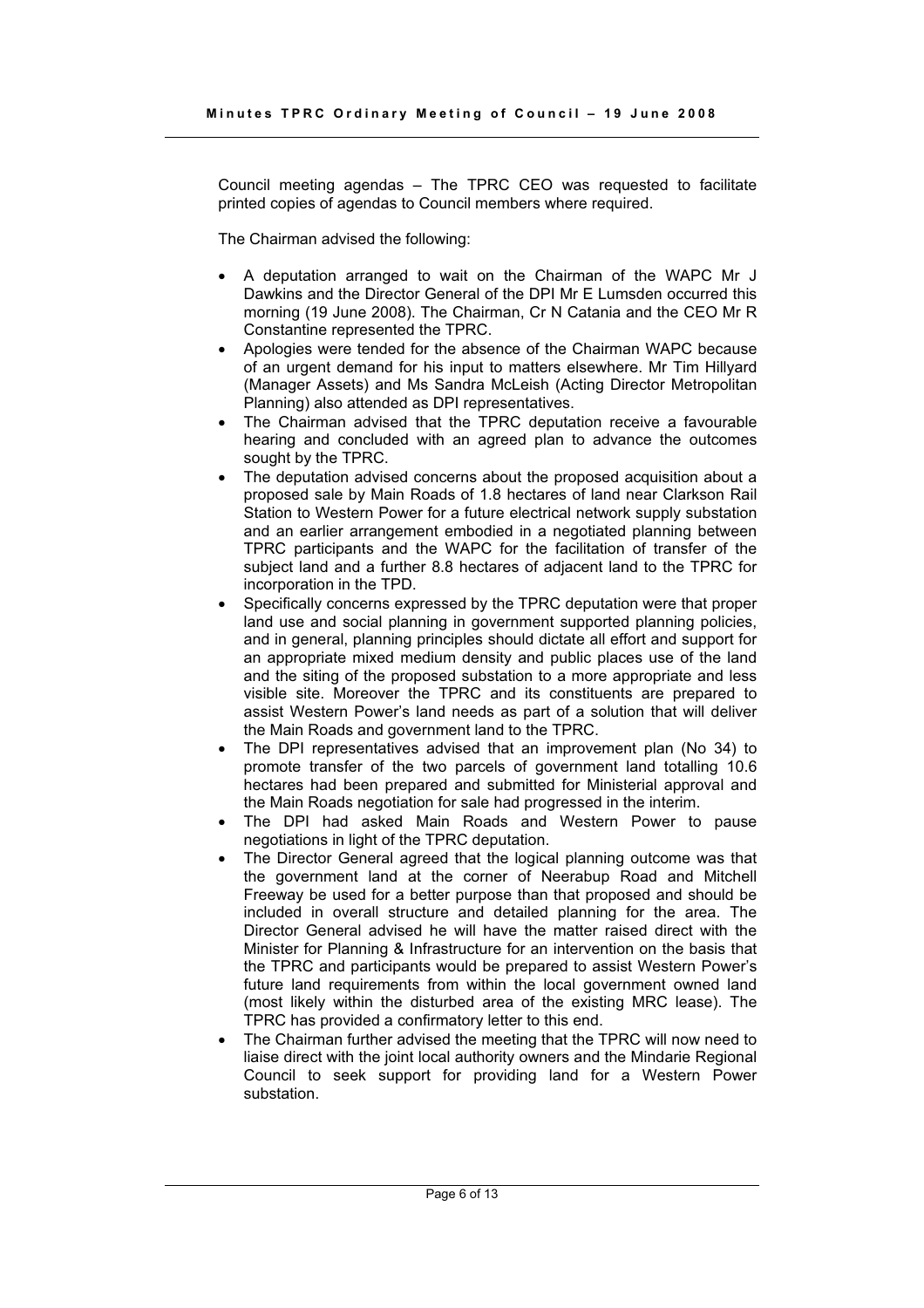# **7. MATTERS FOR WHICH MEETING MAY BE CLOSED**

The Chairman noted that item 9.10 (Structure Plan) has been submitted as a confidential report for which the Council might later resolve to consider in closed session.

# **8. REPORTS OF COMMITTEES**

*CEO Performance Review Committee Meeting – 19 June 2008* 

The Committee recommends to Council:

- **1) That the report of Mr Simon White, Employee Relations Services Manager, Local Government Workplace Solutions, be RECEIVED and ENDORSED.**
- **2) That the key result areas for 2007/08, as set out in Attachment 4 of the report be ADOPTED.**
- **3) That the recommendation contained in the report relating to review of salary viz the CEO is provided a salary increase of 3% (based on the annual national consumer price index movement) effective 11 October 2007 in accordance with subclause 5.2.2 of the employment contract, be ADOPTED.**
- **4) That the Committee CONVENE in September 2008 to appoint a consultant to assist the CEO Performance Review for the year ending October 2008.**
- **5) That as part of the CEO performance review process the Committee review the salary increase rate stipulated within the CEO's contract.**

The Motion was put and declared CARRIED (11/0).

# **9. ADMINISTRATION REPORTS**

# **9.1 BUSINESS REPORT – PERIOD ENDING 31 MAY 2008**

Moved Cr P Collins, Seconded Cr A Jacob

[The Motion recommended in the agenda]

# **That the Business Report to 31 May 2008 be RECEIVED.**

The Motion was put and declared CARRIED (11/0).

# **9.2 STATEMENTS OF FINANCIAL ACTIVITY FOR THE MONTHS APRIL 2008 AND MAY 2008**

Moved Cr P Collins, Seconded Cr N Catania

[The Motion recommended in the agenda]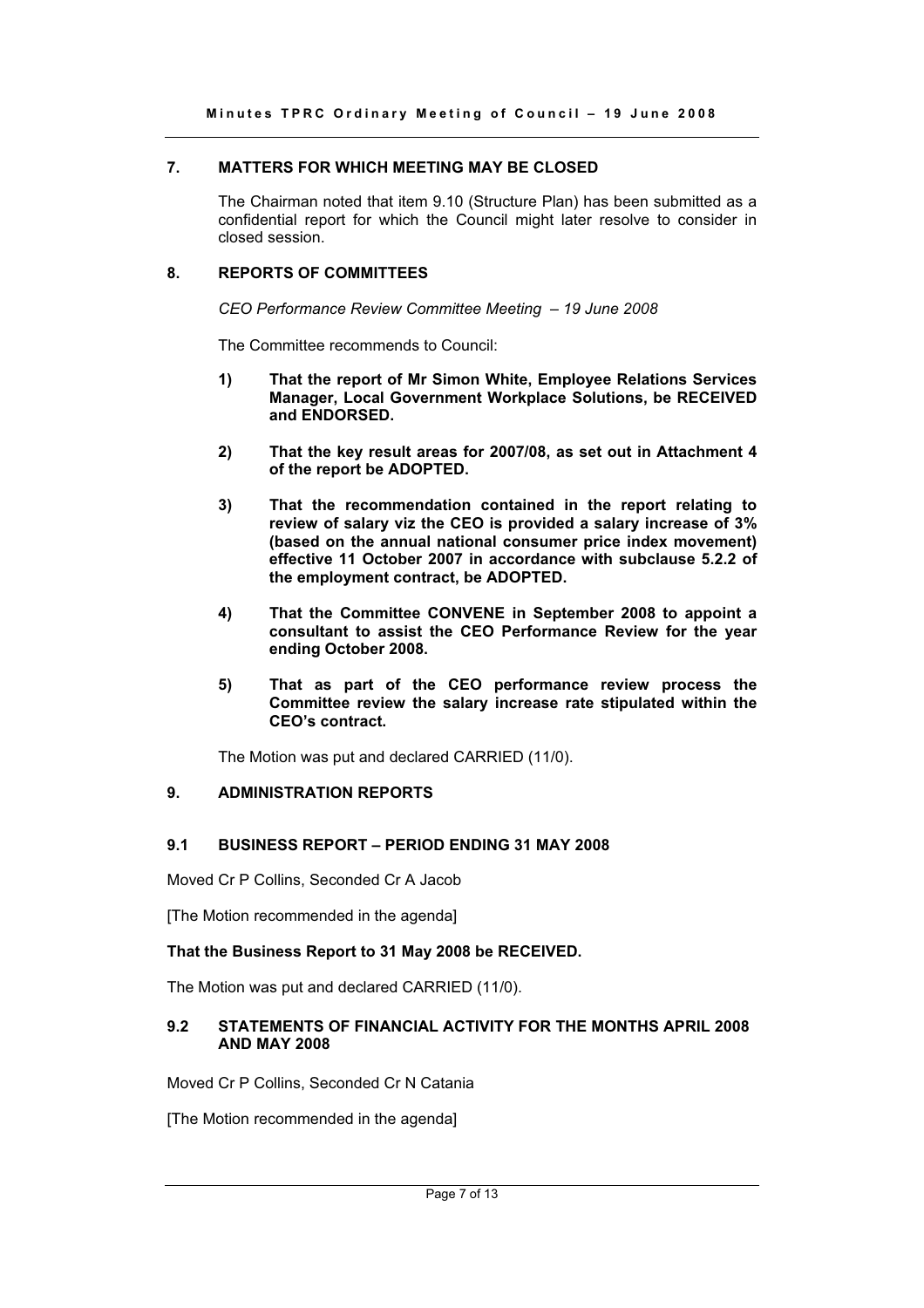**That the Council RECEIVE and NOTE the Statement(s) of Financial Activity for the months ending 30 April 2008 and 31 May 2008.** 

The Motion was put and declared CARRIED (11/0).

# **9.3 LIST OF MONTHLY ACCOUNTS SUBMITTED FOR THE MONTHS APRIL 2008 AND MAY 2008**

Moved Cr P Collins, Seconded Cr N Catania

[The Motion recommended in the agenda]

**That the Council RECEIVE and NOTE the list of accounts paid under Delegated Authority to the CEO for each of the months April 2008 and May 2008:** 

- **Month ending 30 April 2008 (Total \$18,715.65); and**
- **Month ending 31 May 2008 (Total \$36,955.61)**
- **Total Paid \$55,671.26**

The Motion was put and declared CARRIED (11/0).

#### **9.4 PROPOSED REVIEW OF TAMALA PARK REGIONAL COUNCIL STANDING ORDERS LOCAL LAW - 2006**

[The Motion recommended in the agenda]

- **1) That the TPRC Standing Orders Local Law be AMENDED to provide for business arising from minutes and general business to be included as items in the order of business for ordinary Council and Committee meetings.**
- **2) That the Standing Orders Local Law submitted to the meeting be PROPOSED for ADOPTION to give effect to the intent in (1) above.**
- **3) That local and state-wide public notice of the proposed local law be ADVERTISED as required by the Local Government Act & Regulations.**
- **4) That Council NOTES that the purpose of the proposed amendment to the Standing Orders Local Law is to provide rules and guidelines for conduct of Council meetings in context of facilitating information to and discussion by Council members dealing with the business of the Council and to promote greater community understanding of the business of the Council and Council committees.**

Moved Cr A Jacob, Seconded Cr T Roberts an alternative motion as follows:

- **1) That the TPRC Standing Orders Local Law be AMENDED to provide for business arising from minutes to be included as an items in the order of business for ordinary Council and Committee meetings.**
- **2) That the Standing Orders Local Law submitted to the meeting be PROPOSED for ADOPTION to give effect to the intent in (1) above.**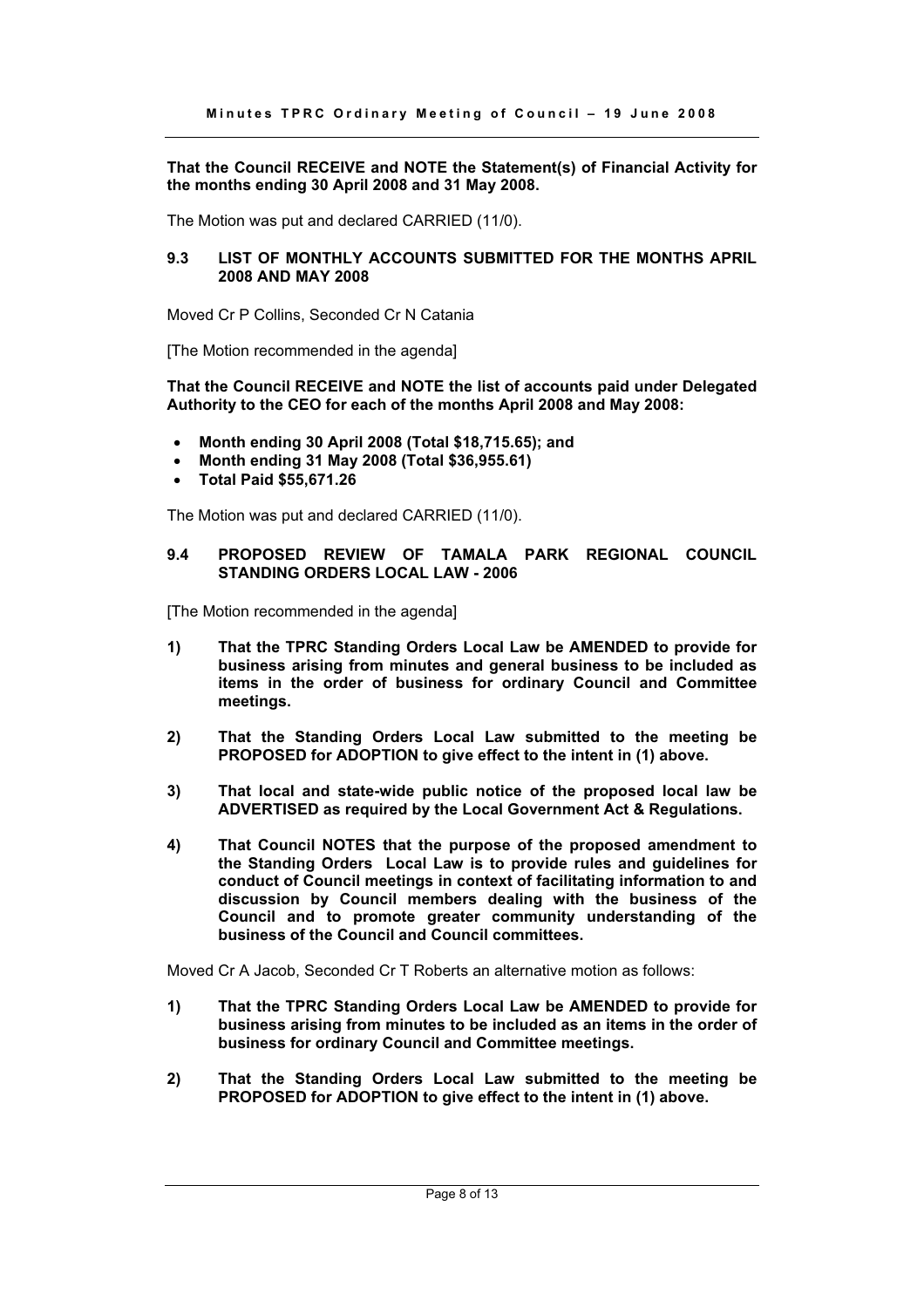- **3) That local and state-wide public notice of the proposed local law be ADVERTISED as required by the Local Government Act & Regulations.**
- **4) That Council NOTES that the purpose of the proposed amendment to the Standing Orders Local Law is to provide rules and guidelines for conduct of Council meetings in context of facilitating information to and discussion by Council members dealing with the business of the Council and to promote greater community understanding of the business of the Council and Council committees.**

The Motion was put and declared CARRIED by absolute majority vote (10/0). For: Cr P Collins, Cr J Italiano, Cr A Jacob, Cr T Pickard, Cr T Roberts, Cr B Smithson, Cr B Stewart, Cr T Tyzack, Cr T Vaughan, Cr S Withers Against: Cr N Catania

### **9.5 ASSOCIATE MEMBERSHIP TO WEST AUSTRALIAN LOCAL GOVERNMENT ASSOCIATION (WALGA)**

Moved Cr T Tyzack, Seconded Cr J Italiano

[The Motion recommended in the agenda]

**That the TPRC Council TAKE UP associate membership to WALGA for the 2008/09 and 2009/10 financial years and REVIEW membership at the end of that time.**

The Motion was put and declared CARRIED (11/0).

# **9.6 REVIEW OF COUNCIL MEMBER FEES**

Moved Cr P Collins, Seconded Cr B Stewart

[The Motion recommended in the agenda]

- **a) That the Local Government allowance for Chairman of the Council be [50]% of the permitted maximum (current maximum is \$12,000 per annum) i.e. a current payment of \$[6,000] per annum.**
- **b) That the Local Government Allowance for Deputy Chairman be [25]% of the amount paid to the Chairman (maximum is 25% of Chair allowance).**
- **c) That the annual attendance fee for Chairman of the Council be [100]% less \$1,000 of the permitted maximum fee prescribed by Local Government legislation (current maximum is \$14,000 per annum) and be the amount of \$[13,000] per annum as at 19 June 2008.**
- **d) That attendance fees for Council members be [100]% less \$1,000 of the permitted maximum fee prescribed by Local Government legislation (current maximum is \$7,000 per annum) and be the amount of \$[6,000] per annum as at 19 June 2008.**
- **e) That the amounts calculated in (c and d) be increased by \$1,000 for each regular Council member while the Council does not authorise, regular**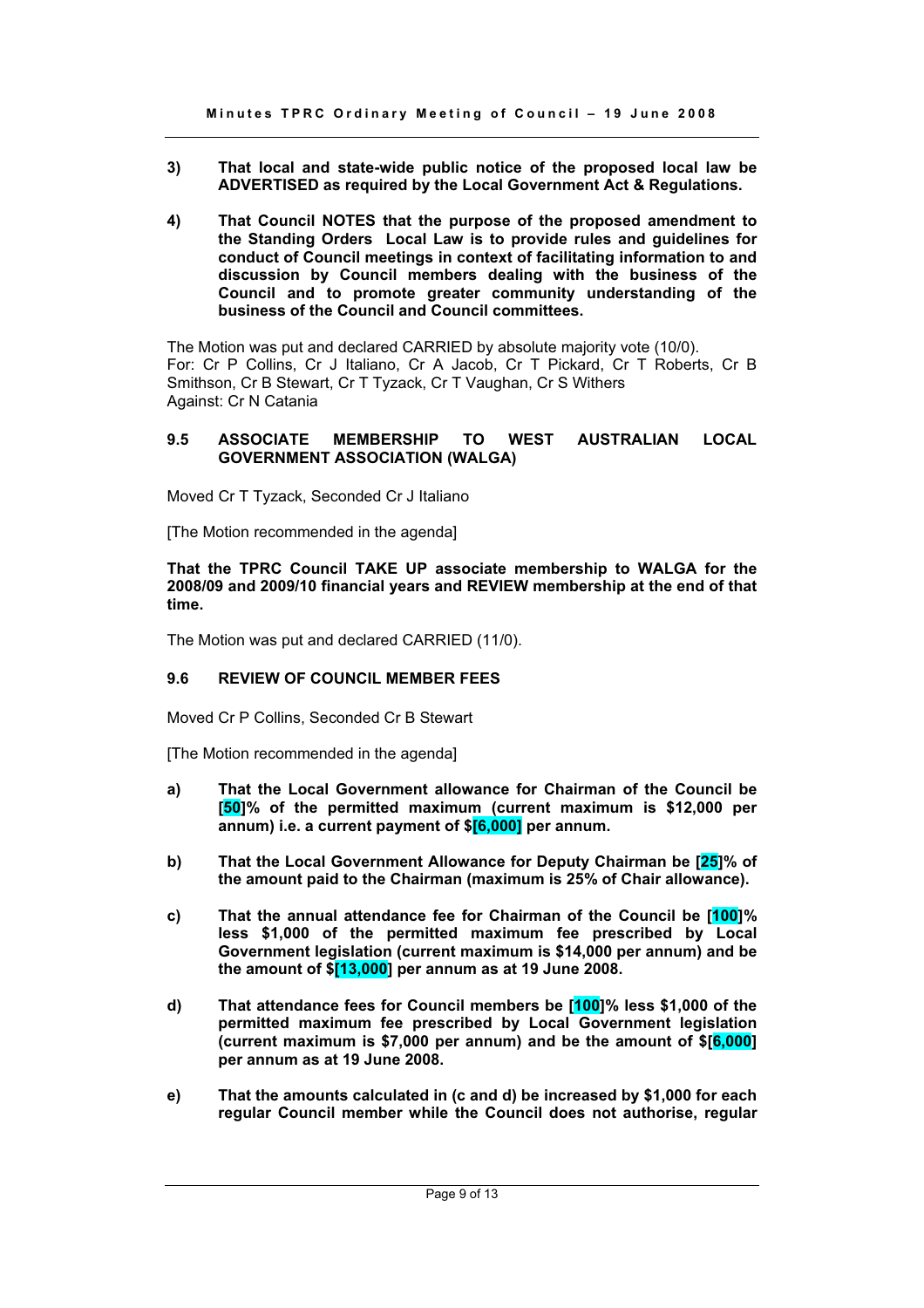**Council members do not claim separate telecommunications, IT allowances or travelling allowance to meetings.** 

- **f) That while the Local Government Act, in its present form, does not provide for the appointment of a Deputy or Alternate Members. The Council also notes the Interpretation Act (section 51) provides circumstances in which a Council may nominate a person to act in the absence of a 'regular' member but the Local Government Act does not facilitate any payment to a person attending as an appointee under the Interpretation Act.**
- **g) Fees to be reviewed following the next ordinary Council elections (next scheduled for October 2009) for the intent that the Council in place sets the fees that will apply in its tenure of office and is responsible for the budget allocations that will be needed to facilitate the payments.**
- **h) Elected member allowances are to be made quarterly in arrears.**

Moved Cr B Smithson, Seconded Cr J Italiano that the Motion be amended in part A to read as follows:

#### **a) That the Local Government allowance for Chairman of the Council be [100]% of the permitted maximum (current maximum is \$12,000 per annum) i.e. a current payment of \$[12,000] per annum.**

The Amendment and Amended Motion were put and LOST (2/9). For: Cr J Italiano, Cr B Smithson Against: Cr N Catania, Cr P Collins, Cr A Jacob, Cr T Pickard, Cr T Roberts, Cr B Stewart, Cr T Tyzack, Cr T Vaughan, Cr S Withers

The substantive motions (A to H) were then put and CARRIED unanimously (absolute majority vote requirement satisfied).

# **9.7 ACQUISITION OF LAND – CLARKSON**

Moved Cr T Vaughan, Seconded Cr A Jacob

[The Motion recommended in the agenda]

- **1) That the Council CONTINUE to negotiate with the WAPC and the State owner agencies of 10.7 hectares of land at the corner of Neerabup Road and Mitchell Freeway for purchase of the subject land by TPRC or for its incorporation through agreement in a coordinated structure planning process for urban development of the land.**
- **2) That the Council CONTINUE to advocate against the use of part of the land for a Western Power substation on the basis that such use is inappropriate for the site which is within the Clarkson Rail precinct and is a critical nodal point for access to the bus and rail station from the TPD.**

The Motion was put and declared CARRIED (11/0).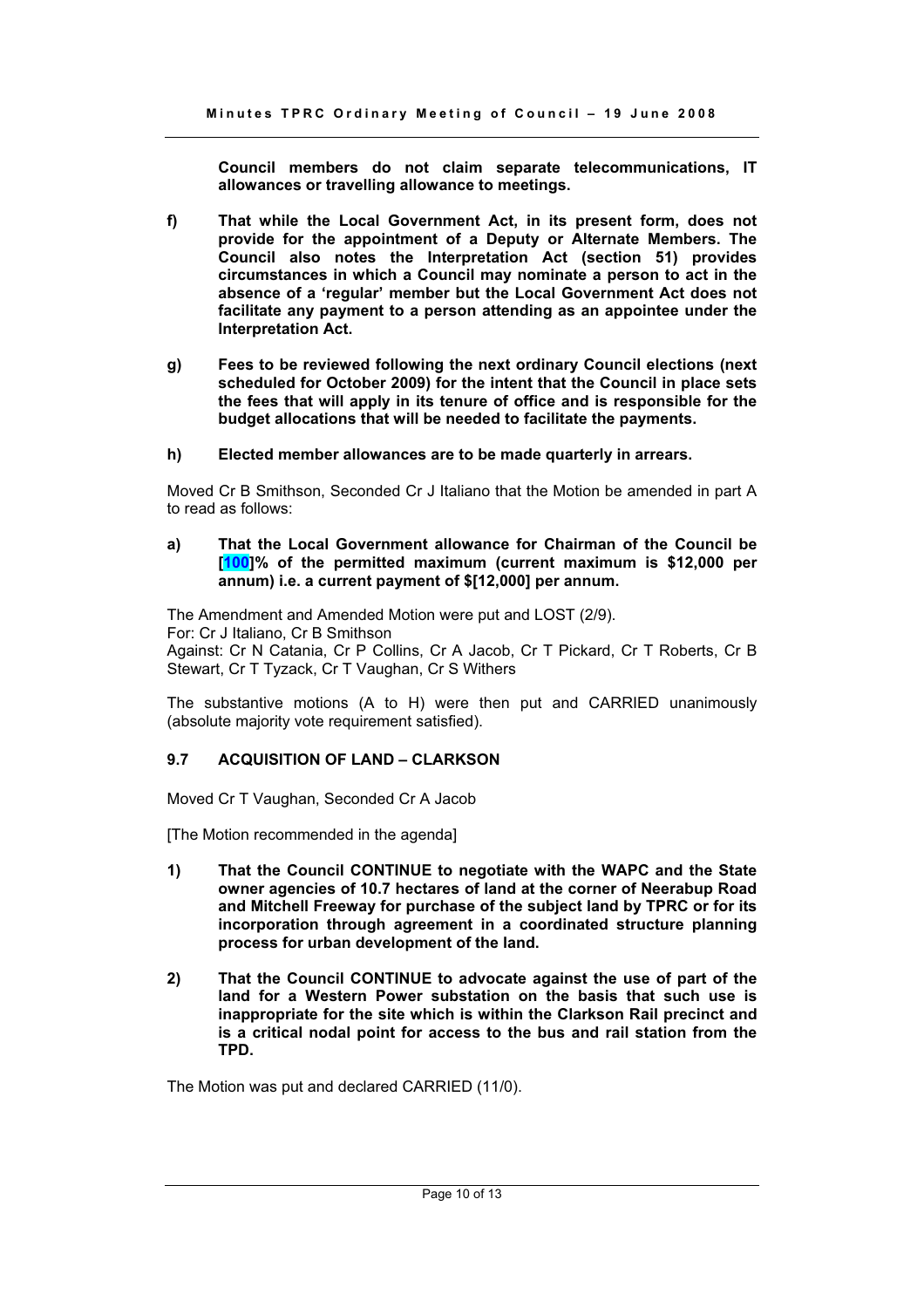# **9.8 TAMALA PARK OFFICE – CLARKSON**

[The Motion recommended in the agenda]

- **1) That the availability of mixed use and office properties in the vicinity of Clarkson Rail/Bus Station CONTINUES to be monitored.**
- **2) That Council FOCUS upon the mixed use precinct surrounding the Clarkson Rail/Bus Station as defined in the City of Wanneroo District Planning Scheme as the preferred location for an interim TPRC office.**
- **3) That only premises that comply with disability access requirements, or which could be made to comply, within a parameter of 1% of purchase cost be CONSIDERED.**
- **4) That preliminary work be UNDERTAKEN, as time permits, to define requirements for a TPRC office on TPRC land at Tamala Park including concepts for a mixed use development demonstrating efficiency in design materials and resource utilisation.**

Moved Cr A Jacob, Seconded Cr P Collins an alternative motion as follows:

- **1) That the availability of mixed use and office properties in the vicinity of Clarkson Rail/Bus Station CONTINUES to be monitored.**
- **2) That only premises that comply with disability access requirements, or which could be made to comply, within a parameter of 1% of purchase cost be CONSIDERED.**
- **3) That preliminary work be UNDERTAKEN, as time permits, to define requirements for a TPRC office on TPRC land at Tamala Park including concepts for a mixed use development demonstrating efficiency in design materials and resource utilisation.**

Moved Cr T Tyzack, Seconded Cr B Stewart that the Motion be amended in Part 2 to read as follows:

**2) That only premises that comply with disability access requirements, or which could be made to comply be CONSIDERED.** 

The Motion as amended then read as follows:

- **1) That the availability of mixed use and office properties in the vicinity of Clarkson Rail/Bus Station CONTINUES to be monitored.**
- **2) That only premises that comply with disability access requirements, or which could be made to comply be CONSIDERED.**
- **3) That preliminary work be UNDERTAKEN, as time permits, to define requirements for a TPRC office on TPRC land at Tamala Park including concepts for a mixed use development demonstrating efficiency in design materials and resource utilisation.**

The Amendment and Amended Motion was put and declared CARRIED by unanimous vote (11/0).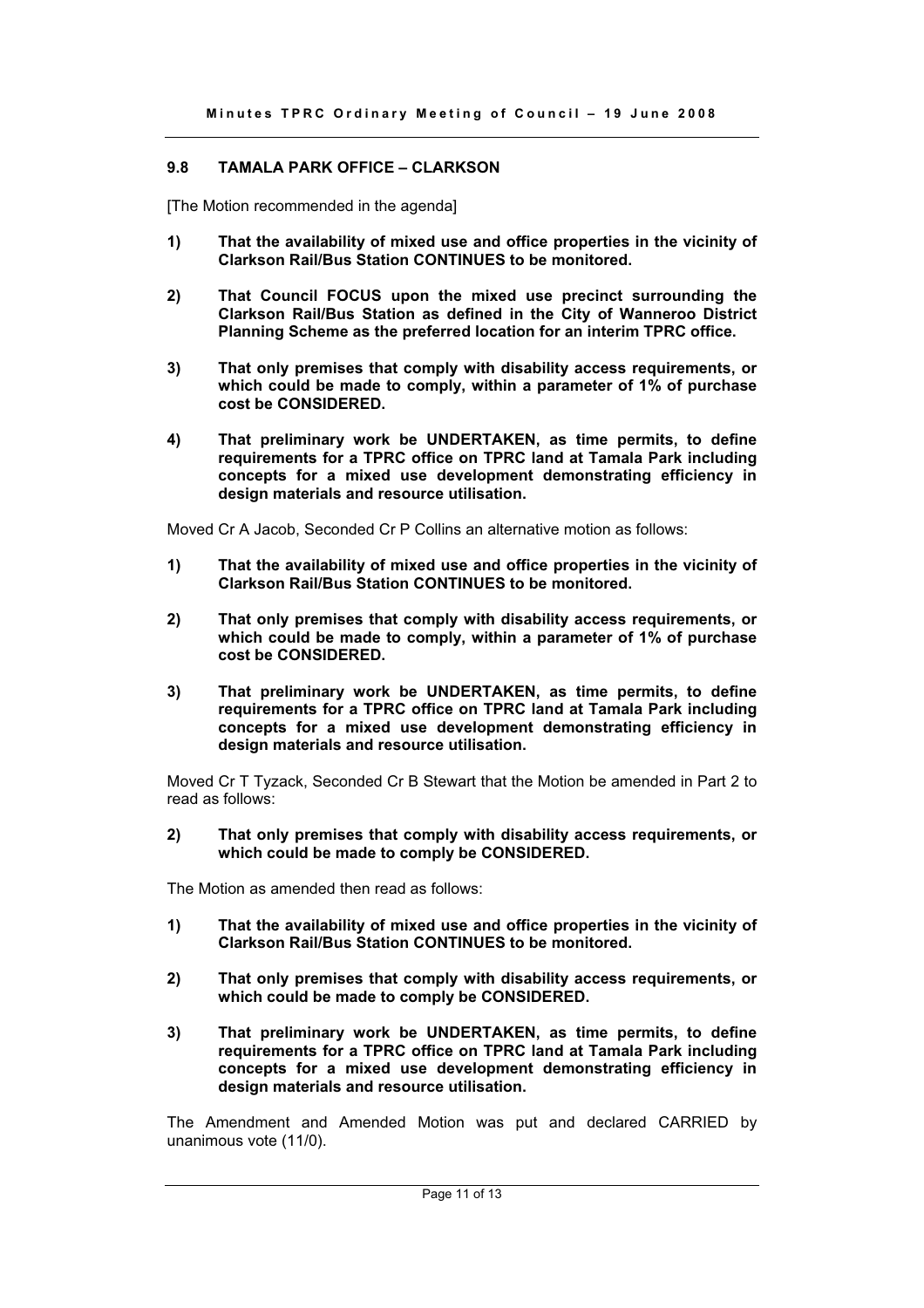# **9.9 CSIRO**

Moved Cr S Withers, Seconded Cr T Tyzack

[The Motion recommended in the agenda]

**That the Council APPROVE the proposal for a TPRC water use development plan to be undertaken by the CSIRO for the sum of \$72,131 (plus GST) with feasibility assessment delivery in December 2008 and delivery of a final report in January 2009.** 

The Motion was put and declared CARRIED (11/0).

# **9.10 STRUCTURE PLAN**

*A confidential report on Item 9.10 Structure Plan was distributed prior to the meeting.* 

Moved Cr B Stewart, Seconded Cr A Jacob

That the meeting be closed for discussion on item 9.10 at 6.49pm.

It was noted that the Council did not wish any officers attending to be excluded from the meeting.

The Motion was put and declared CARRIED (11/0).

On the meeting returning to open session at 6.58pm the Chairman advised the two motions carried by the Council in closed session were as follows:

Moved Cr P Collins, Seconded Cr N Catania

# **1) That item 9.10 be referred to a Special meeting of Council to be HELD in approximately 2 weeks time.**

The Motion was put and declared CARRIED unanimously (11/0).

Moved Cr N Catania, Seconded Cr A Jacob

# **2) That the Council now MEET in open session.**

The Motion was put and declared CARRIED unanimously (11/0).

# **9.11 TPRC DRAFT BUDGET FOR THE YEAR 1 JULY 2008 TO 30 JUNE 2009**

Moved Cr B Stewart, Seconded Cr N Catania

[The Motion recommended in the agenda]

#### **Recommendation**

**That the officer's recommendation below be REFERRED for review by the Audit Committee and listed for consideration at the ordinary Council meeting on 14 August 2008.**